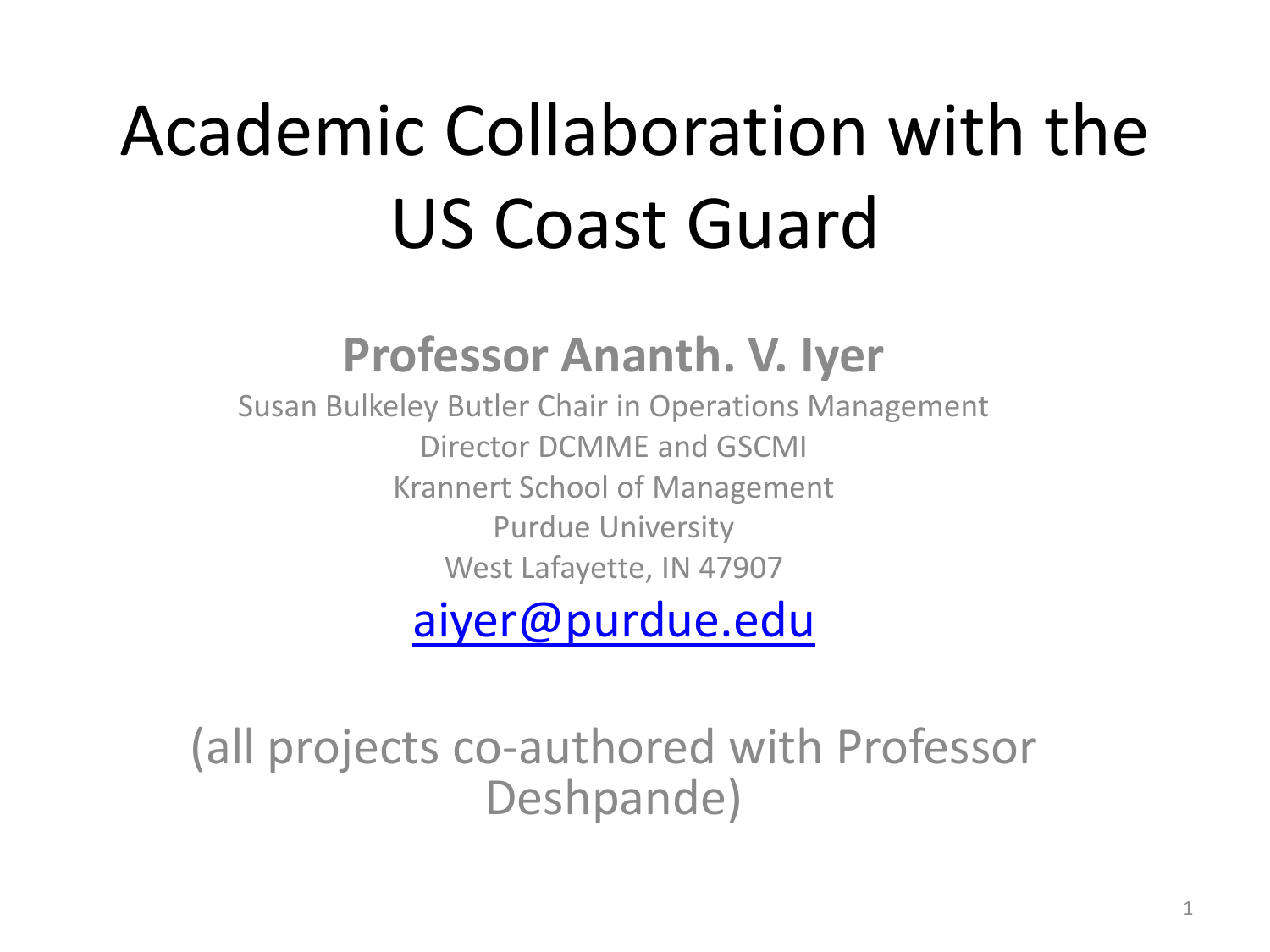#### Projects between 2001 and 2009 Resources

- Five Sponsored Projects between ARSC (Elizabeth City) and Purdue University
- All projects focused on the Air Assets Supply Chain (ARSC) at Elizabeth City and airstations
- Masters Students from the Krannert School of Management and School of Industrial Engineering at Purdue University
- PhD student from the Krannert School
- Student interns worked at ARSC in the summer and went to airstations when necessary
- Faculty Professors Deshpande and Iyer
- USCG officers at Krannert for MSIA degree independent study projects to test completed projects and push results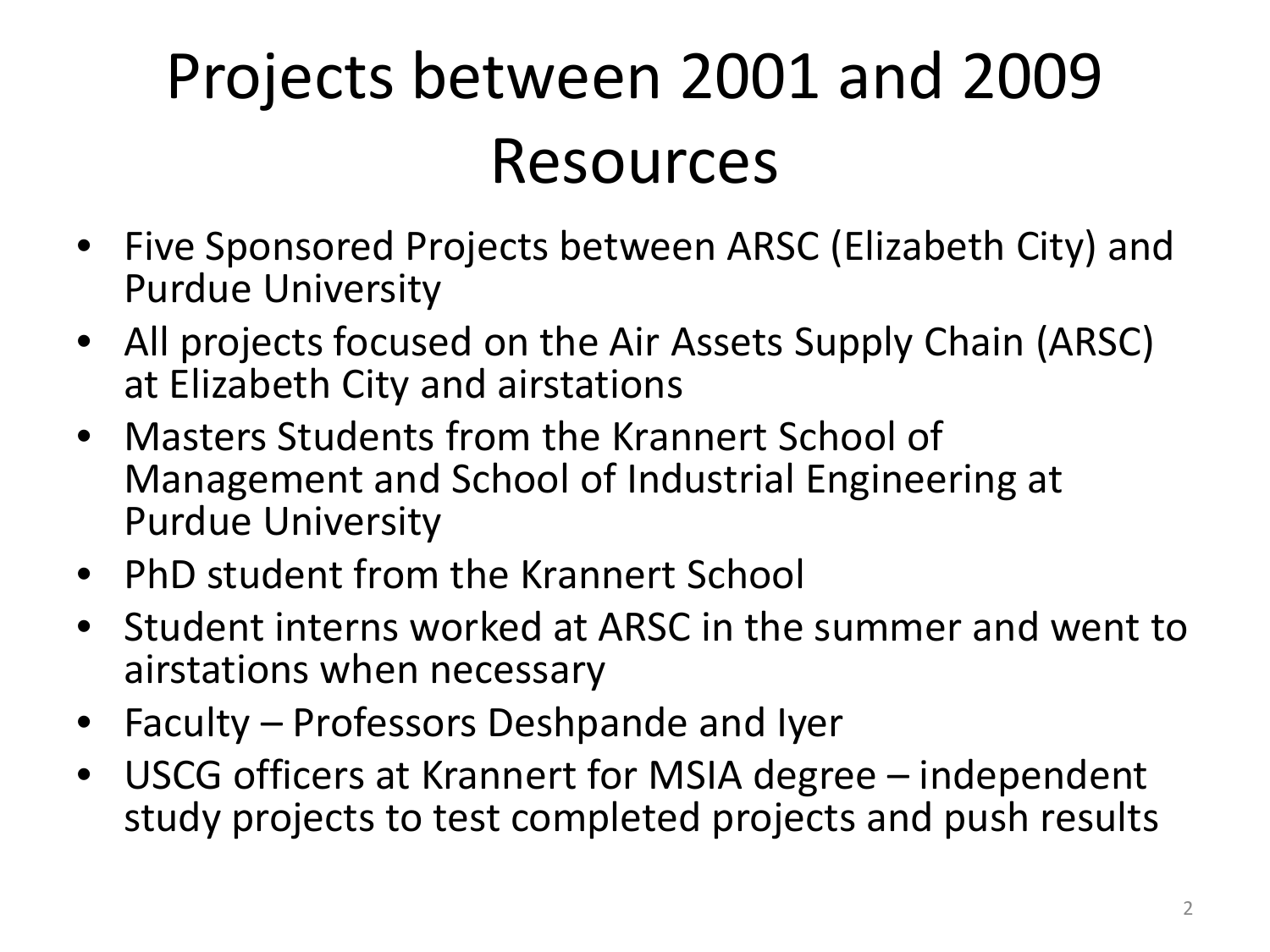### Focus on one project

- **HH-65 B to C conversion and CG2 to CG4 conversion**
- Initial problem Timeline for conversion, shortage of Gearbox conversion kit
- Possible Choices full flexibility, partial flexibility
- Rate of conversion of aircraft, overhaul interval for converted aircraft
- Model showed the impact of kit constraint, overhaul interval, repair time on aircraft availability
- Mathematical programming model generates performance estimates, shadow prices, impact of changes in parameters
- Decisions regarding number of new kits to purchase and impact on performance
- Justification for congressional request for additional funding for gearbox kits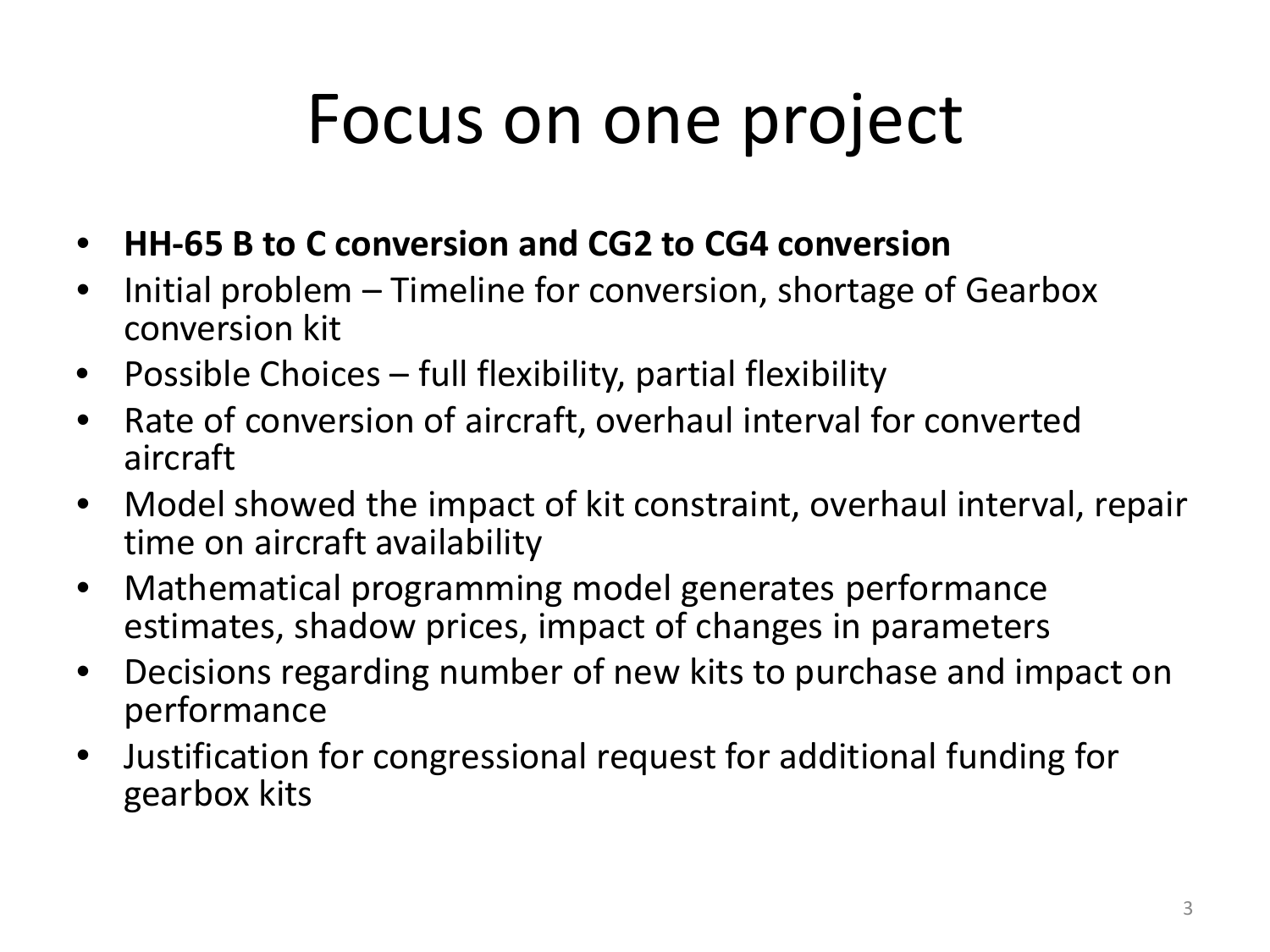## Academic Impact

- Modeling product transitions in a supply chain
- General model and results
- Doctoral thesis (Asima Mishra) who now works for Intel Research
- Two academic papers under review or revision
- The general problem of product transitions is now being applied to EPA regulation and product impact (another thesis)
- This is a new emerging area in Supply Chain research
- It is now taught in Supply Chain courses at Krannert and will be in a textbook I am writing (for McGraw Hill)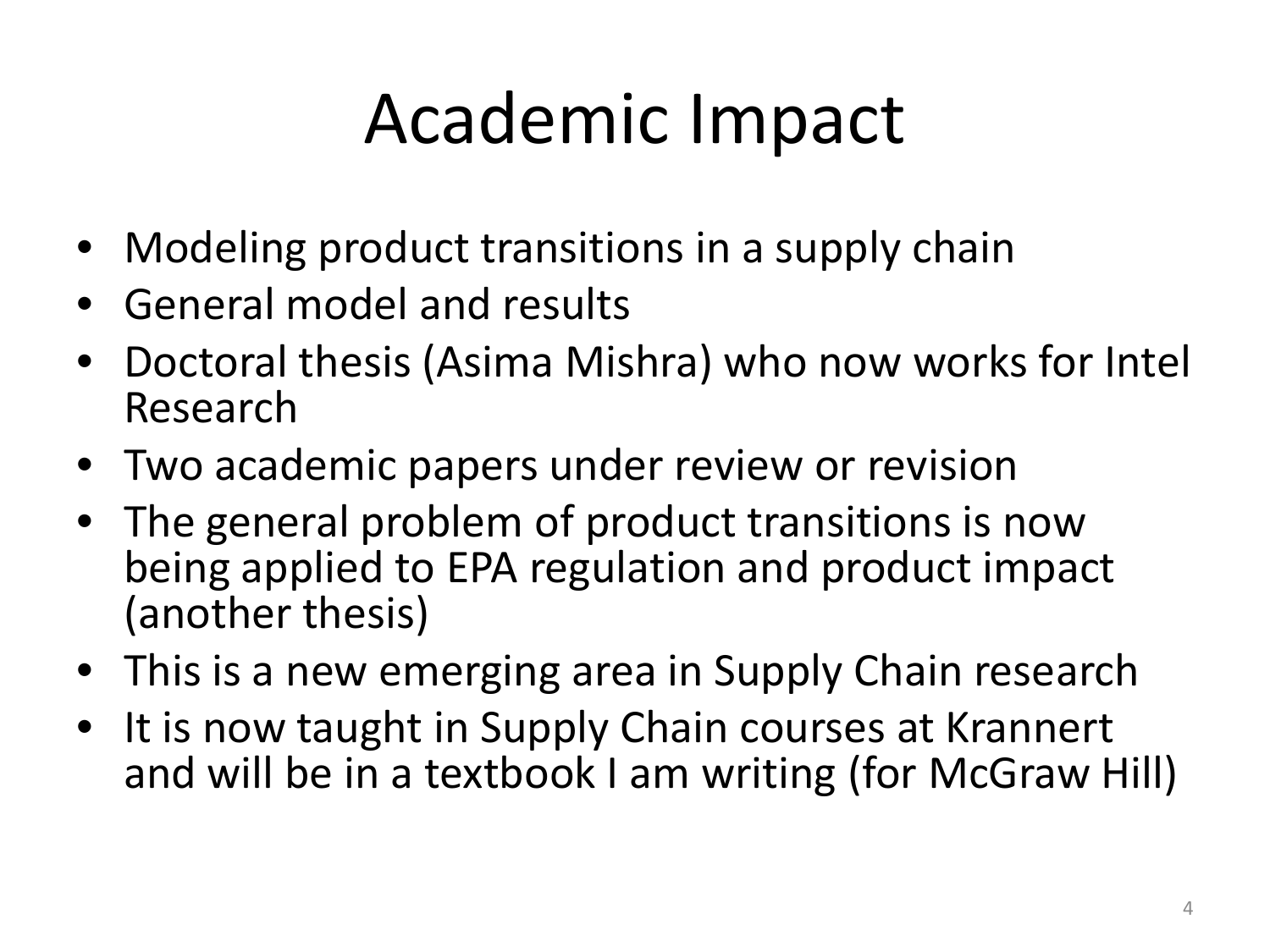## Our Approach

- **Original problem definition by USCG officers**
- **Collaborative definition (USCG and Purdue) of technical solution approach**, software used, tasks and timeline
- **Collaborative Definition of the scope** of the prototype solution to be comprehensive, enable estimation of benefit, cover a range of assets
- All **projects data intensive**  focus on use of **raw data at the transaction level**
- **On site Purdue student interns**  to learn about data specifics from personnel who enter data, interpret data etc (Crucial)
- Models used (Optimization, Simulation, Statistical) and **software used coordinated with licenses at Elizabeth City**
- **All solutions, code etc handed over to USCG**  none of the solutions were property of Purdue
- **Scale up** of the prototype solutions **contracted with private companies**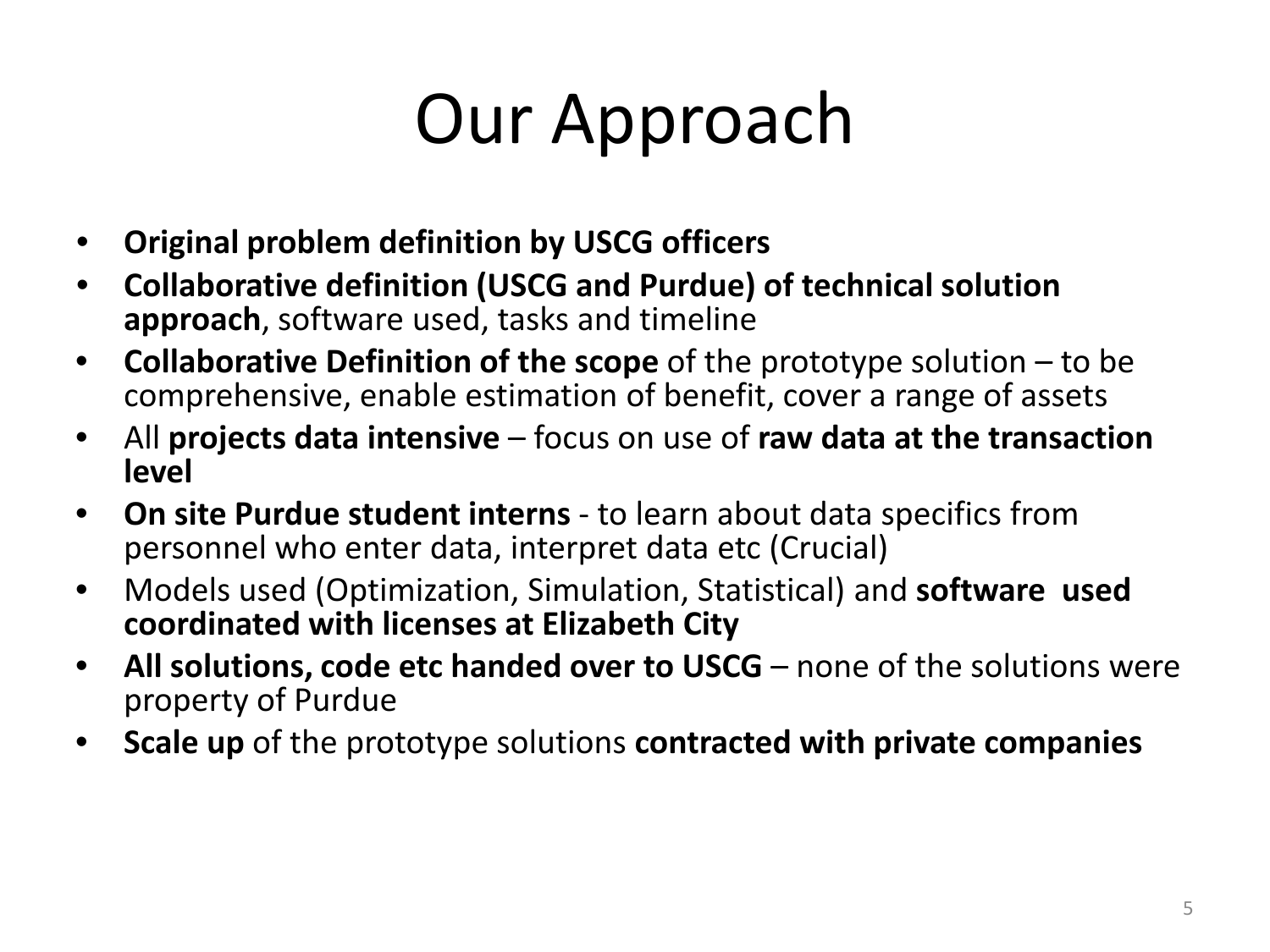### Timeline of Project vs Academic Output Issues to Manage

- Project Entire Timeline usually within one year
- Academic Calendar vs Project Calendar
- Data Analysis and feedback from USCG crucial
- On site visits and discussion with users
- Masters students role (project focused) vs doctoral students role (long term research contributions)
- Submit results for independent review (peer review), prizes (Edelman Award)
- Two papers published, two in the pipeline, one doctoral thesis
- Presentations at over 20 universities worldwide and conferences - to collect feedback